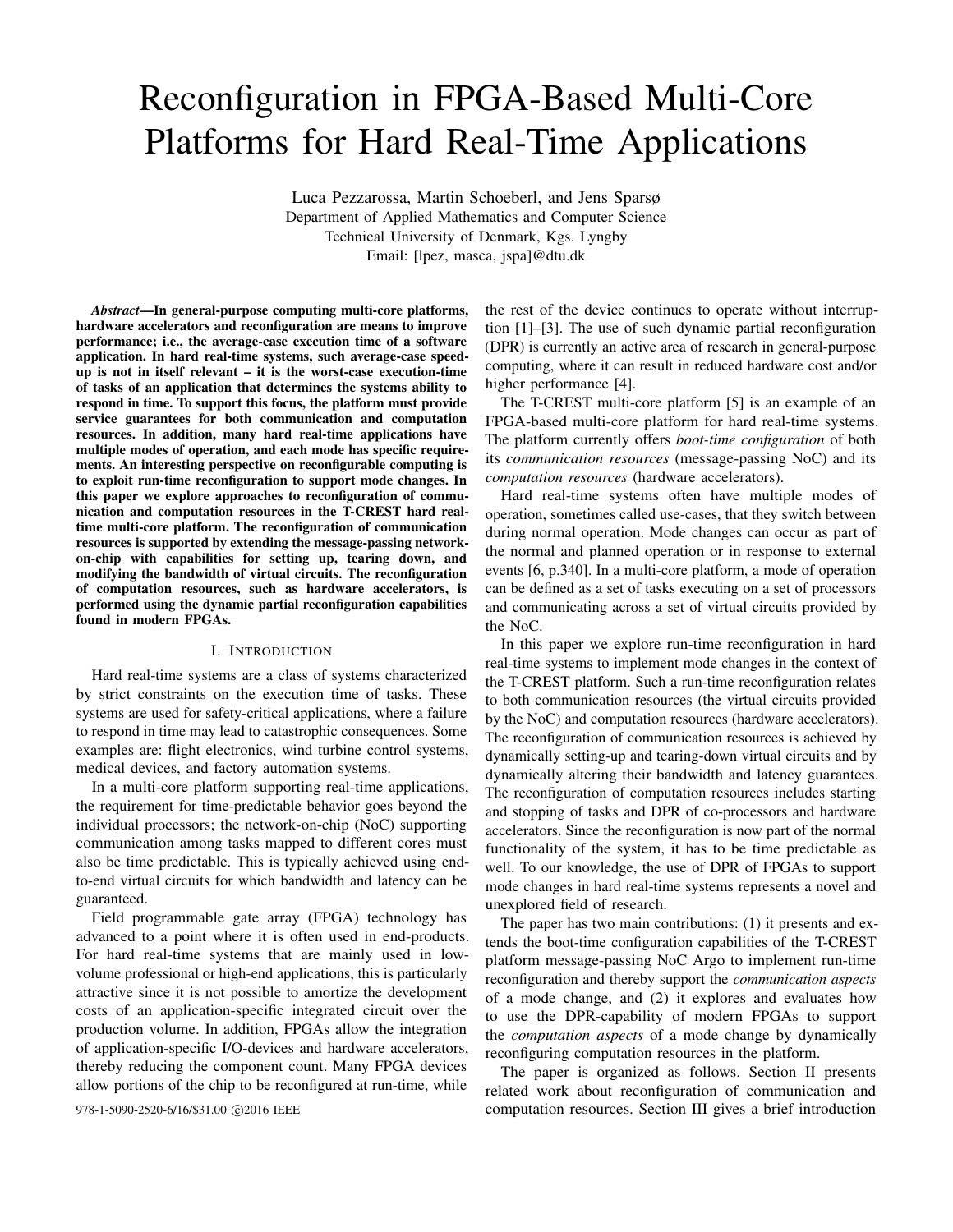to the T-CREST multi-core platform used as a basis for our work. Section IV provides background on the messagepassing NoC Argo and its extension to implement run-time reconfiguration. Section V explores the usage of DPR to support the dynamic reconfiguration of computation resources in the platform. Section VI concludes the paper.

## II. RELATED WORK

A multi-core platform for hard real-time systems has to provide time-predictable inter-processor communication. This calls for a NoC that offers guaranteed bandwidth and latency for end-to-end communication flows. Such guaranteed service (GS) connections can be implemented by using non-blocking routers in combination with mechanisms that constrain packet injection rates, or by using some form of (virtual) circuit switching.

The NoC used in the Kalray MPPA-256 processor uses flow regulation [7], output-buffered routers with round-robin arbitration, and no flow control. Network calculus [8] is used to determine the flow regulation parameters that constrain the packet injection rates such that buffer overflows are avoided and GS requirements are fulfilled. In the perspective of this paper, the Kalray NoC is configured by initializing the routing tables and injection rate limits in the network interfaces (NIs).

The alternative, virtual circuit switching, is often implemented using static scheduling and time-division-multiplexing (TDM). Examples are the Æthereal family of NoCs [9], [10] and the Argo NoC [11]. In the perspective of this paper, these TDM-based NoCs are configured by initializing schedule tables and routing tables in the NIs and/or the routers.

The original Æthereal NoC supports both GS and best effort traffic. The scheduling tables are in the NIs and the routing tables are in the routers. They can be written by sending best effort packets, and this aspect compromises the timepredictability of a (re)configuration.

The aelite NoC [9] only supports GS traffic and it is based on source routing. The routers are simple pipelined switches and both schedule tables and routing tables are in the NIs. For aelite, reconfiguration involves sending messages across the NoC itself, and for dAElite [10] using a separate dedicated network.

In all cases, reconfiguration is done incrementally. From this follows that virtual circuits that persist across the reconfiguration cannot be re-mapped. This can lead to fragmentation of resources resulting in sub-optimal use of resources. If remapping of virtual circuits is needed, the entire application must be suspended during the reconfiguration.

A preliminary solution for the Argo NoC reconfiguration was studied and implemented in the work presented in [24]. This solution also uses a dedicated asynchronous tree network to broadcast the new TDM schedule and the commands to trigger the reconfiguration.

Essentially, the extension presented in this paper for our Argo NoC implements the same functionality, but using fewer hardware resources and supporting instantaneous reconfiguration, including re-mapping of virtual circuits.

The second topic of this paper relates to mode changes and DPR of FPGAs. A good survey of the most relevant hardware aspects of reconfigurable computing can be found in [4]. The work addresses both single-chip and multi-chip architectures and explores the challenges of run-time hardware reconfigurable architectures, with special focus on internal structures and coupling.

The ReCoBus-builder [12] is an FPGA-design-oriented framework for component-based, reconfigurable, non-real-time systems. It uses DPR to generate dynamically reconfigurable systems providing one or more run-time reconfigurable areas. For the communication between the reconfigurable resources and other parts of the system, it uses a fixed bus infrastructure or dedicated point-to-point links.

PaRA-Sched [13] is an automated design methodology that takes into account DPR in the scheduling infrastructure to improve overall performance by automatically masking reconfiguration time when possible. This allows a rapid exploration of the DPR impact during the early stages of the design process.

The work presented in [14] studies the dynamic behavior of reconfigurable architectures, especially focusing on the usage of dynamic partial reconfiguration. It proposes a simulation framework for reconfigurable architectures that comprises a generic application model and an architecture model, the combination of which captures the dynamic behavior of the reconfigurable architectures.

The work presented in [15] provides an overview of the hardware-software partitioning, scheduling, and placement issues and proposes an exact and a heuristic approach for hardware-software partitioning. This takes into account key factors such as placement implications and configuration prefetching for minimizing the schedule length.

# III. THE T-CREST MULTI-CORE PLATFORM

This section provides a brief overview of the multi-core platform T-CREST [5]. The T-CREST platform has been developed specifically for use in hard real-time applications. All components have been designed with a focus on timepredictability and worst-case execution time (WCET) analysis and with a focus on reducing the complexity and pessimism of the WCET analysis. Figure 1 shows the overall architecture of the T-CREST platform. It consists of a number of processing nodes and two NoCs: a NoC, called Argo [11], that provides message-passing to support inter-processor communication, and a shared memory access NoC [16].

A processing node consists of a time predictable, dual-issue RISC processor, called Patmos, that is optimized for real-time systems [17], special instruction and data cache memories, and local private scratchpad memories (SPMs) for instructions and data.

The Argo NoC offers the possibility to set up virtual point-topoint circuits between processor nodes. Data is pushed across these circuits by direct memory access (DMA) controllers in the source end of the circuit.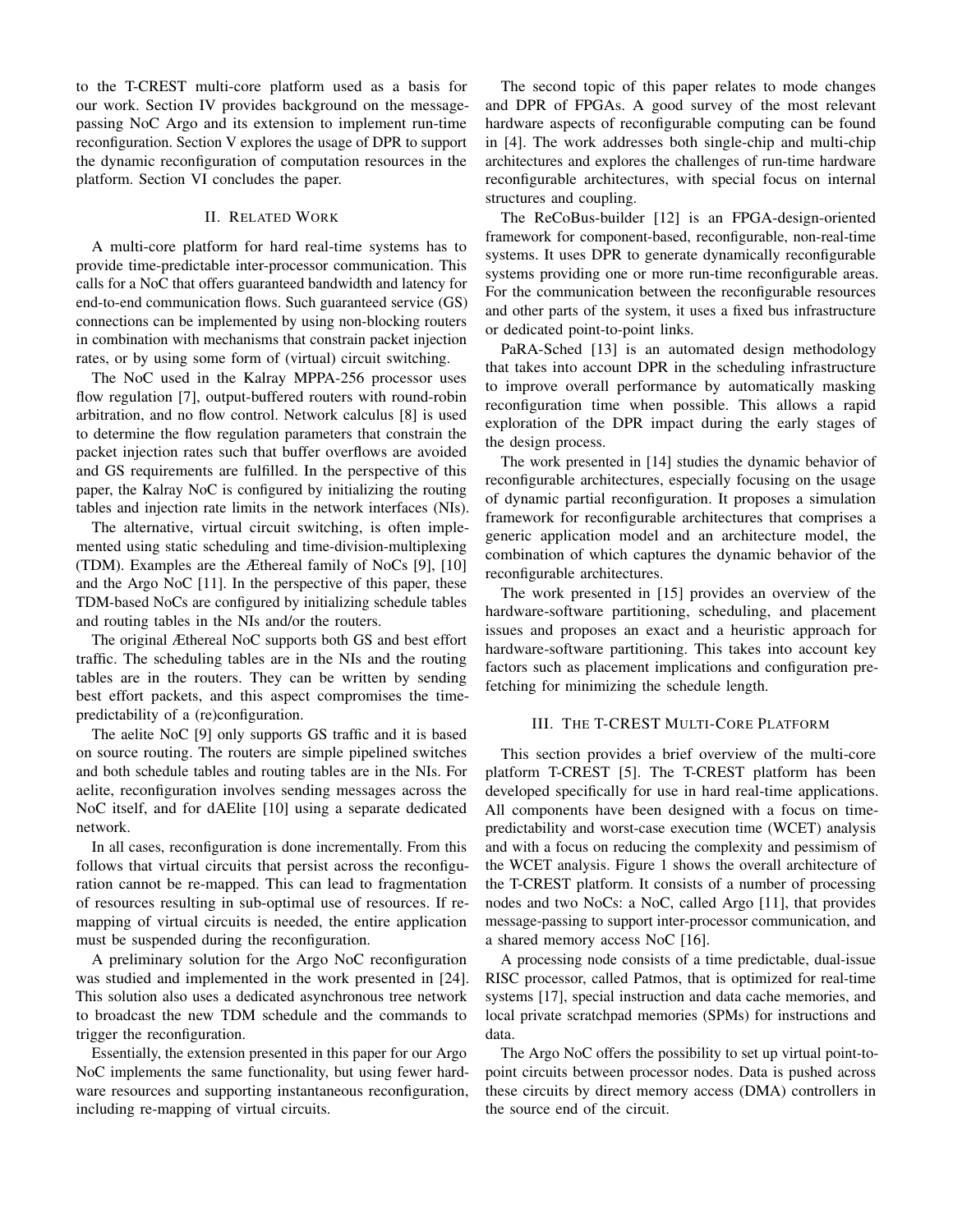

Fig. 1. The overall T-CREST architecture divided into three main parts: the message-passing NoC Argo, the processing nodes, and the shared memory access NoC. Each processing node contains the Patmos processor, a SPM, and the instruction and data caches. The shared memory is off-chip.

The shared memory access NoC [18] is a tree network that supports transfer of data between local caches and an external and shared main memory via a real-time memory controller [19]. It does not include any hardware support for cache coherency, as inter-processor communication mainly uses the Argo NoC. Communication via shared memory is possible, but coherency mechanisms have to be implemented in software.

The platform is supported by a compiler also developed with a focus on WCET [20]. Moreover, the WCET analysis tool aiT [21] from AbsInt, which allows statical derivation of tight WCET bounds, has been extended to support the Patmos processor.

The T-CREST platform was designed with particular attention on FPGA implementation, and in the base implementation, only the Argo message-passing NoC is configurable at boot time where the virtual circuits are set up.

In the remainder of this paper, we address how to extend this platform with capabilities for run-time reconfiguration in order to support mode changes. In Section IV, we first consider the *communication aspects* and extend the Argo NoC with functionality to dynamically alter the set of virtual circuits, in a way that is transparent to virtual circuits that persist across the mode change. Then, in Section V, we address the *computation aspects* by exploring DPR capabilities of the FPGA. Here the idea is to expand the T-CREST platform to use heterogeneous processing nodes such as co-processors, hardware accelerators, digital signal processors, etc., and to dynamically adapt the hardware to the different modes of operations.

# IV. RECONFIGURATION OF THE COMMUNICATION **RESOURCES**

In this section, we first provide additional background about TDM scheduling and the micro-architecture of the Argo NoC network interface (NI). Then we describe how the NI can be



Fig. 2. Mapping of an application into a multi-core platform: (a) task graph for an application, (b) core communication graph, (c) section of multi-core platform with possible routing and schedule for processor  $P_0$ .

extended from being boot-time configurable to being run-time reconfigurable.

## *A. TDM Scheduling*

The mapping of a multi-mode, real-time application into a multi-core platform and the generation of a TDM schedule in the T-CREST platform is performed through the steps shown in Figure 2.

Each mode of operation consists of a set of communicating tasks. A set can be modeled as a *task graph* (Figure 2(a)), where the nodes represent tasks and the edges represent the communication between the tasks.

By assigning the tasks to the processing nodes, it is possible to derive a *core communication graph* (Figure 2(b)). The assignment of tasks to processing nodes has to be performed in a way that minimizes the total number of hops for traffic. For this graph, the nodes represent the processing nodes, and the edges represent the communication channels between each pair of nodes.

In the T-CREST platform, the generation of the task graph and the core communication graph for each mode of operation is performed manually. The scheduler, described in [22], is an off-line procedure that uses the bandwidth requirements and a description of the NoC topology to generate a schedule that avoids deadlocks and collisions, and that ensures in-order arrival of packets.

The time is divided into periods, and a period is further divided in time-slots. Figure 2(c) shows two TDM periods for the traffic out of the processor  $P_0$  (channel *c1* and *c4*) and the communication channel paths on a section of the multi-core platform. Channel *c1* has been assigned two time slots and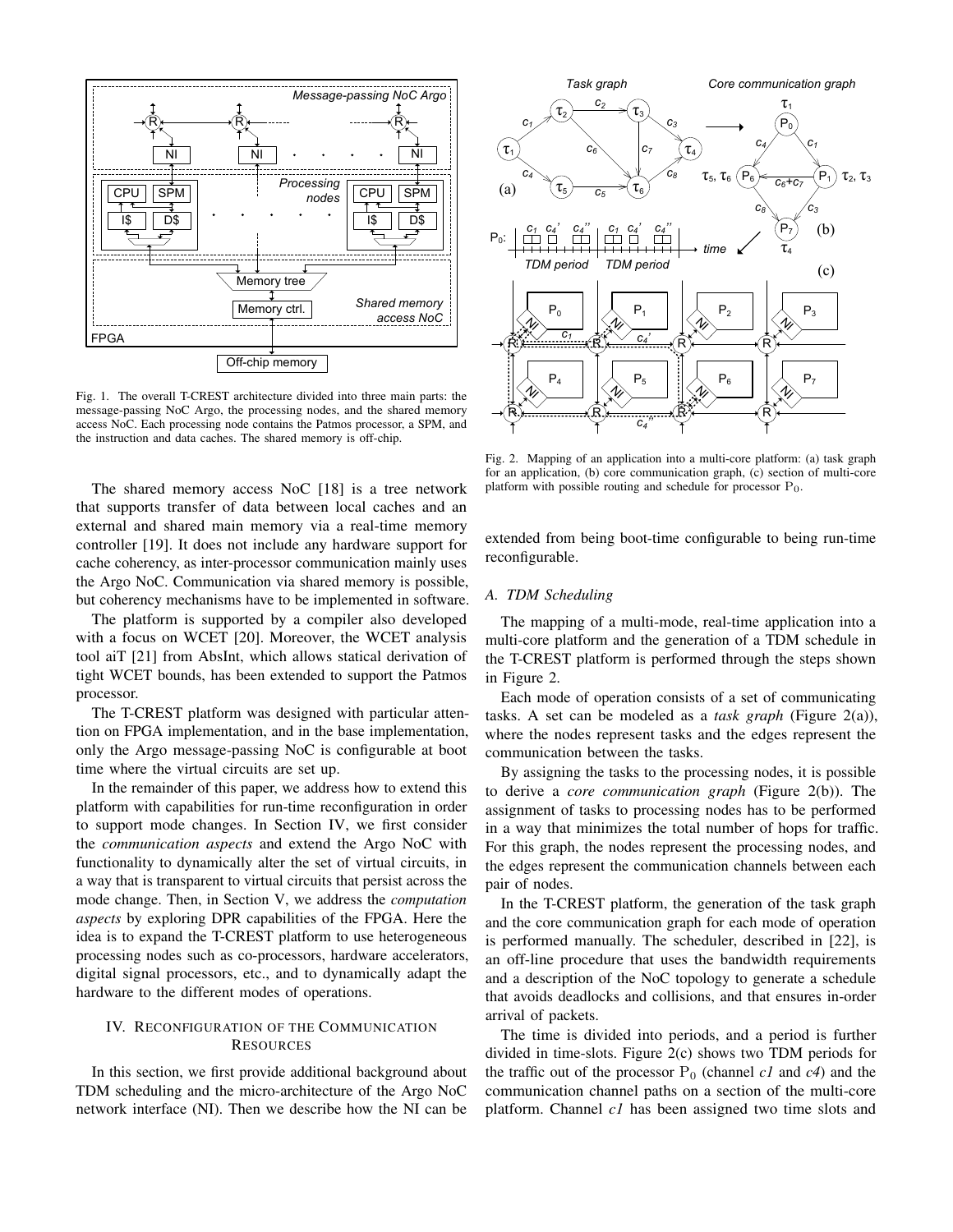channel *c4* has been assigned three time slots through two different paths in the NoC (*c4'* and *c4"*).

## *B. The Argo NoC*

Argo is a TDM-based, packet-switched, source-routed NoC for hard real-time multi-processor platforms. Argo allows an application programmer to set up a set of virtual point-topoint circuits between processor nodes providing GS messagepassing. The interface between the NoC and a processor node is shown in Figure 1. For each node, the processor is connected to one of the ports of a dual-ported SPM, while the NI is connected to the second port.

Through the virtual circuits, blocks of data can be transferred from the SPM of a node into the SPM of a remote node. The data transfer is managed by TDM-driven DMA controllers integrated in the NIs of the NoC. A DMA controller is dedicated to each virtual circuit in the sender, inserting the packets, according to the static TDM schedule, into the shared routing structure. The static TDM schedule avoids collisions by design and no flow control or buffering is needed.

Figure 3 shows a block diagram of the Argo NI [23], including our addition to support reconfiguration. The Argo NI contains a *slot counter* that is reset at the end of a schedule period and it indexes into a *slot table*. Each entry in the slot table points to an entry in the *DMA table* that stores the counters and pointers corresponding to a DMA controller. The DMA controller reads the data to be sent from the SPM, assembles the packet and sends it, in the time slot designated by the TDM counter. Each DMA controller implements the source end of a virtual circuit.

In order to transfer a block of data stored in its local SPM, a processor has to set up the TDM-driven DMAs in the NI, through the configuration interface. The static schedule, which has the same length for all nodes, is stored in the NIs of the NoC, and it specifies the route of each packet and the time slot in which each packet must leave the the NI. Incoming packets are directly written into the destination SPM at the target address carried by the packet.

The Argo NoC uses a 5-ported router based on a pipelined crossbar that routes incoming packets according to the routing information contained in the packet header. Argo supports both synchronous, mesochronous, and asynchronous router implementations. The topology of the NoC is configurable (mesh, bitorus, etc.).

## *C. Support for NoC Reconfiguration*

The Argo NoC needs to be configured at boot-time. The configuration process is executed by each processor, and it consists of writing the scheduling information into the slot table of each NI. Once all the NIs are configured, the NoC can start to operate.

A simple way of reconfiguring the communication bandwidth and latency of the NoC is to reconfigure, at run-time, the scheduling information stored in the NIs of the NoC, in a way similar to the initial configuration at boot-time.



Fig. 3. Network interface of the Argo NoC. The blocks highlighted in gray are introduced to support reconfiguration.

We have investigated and presented an approach for reconfiguration of the Argo NoC in [25]. The blocks of Figure 3 highlighted in gray show the extension of the NI introduced to support reconfiguration.

The slot table is extended in order to store multiple schedules, each spanning a range of entries. Each schedule is represented by two pointers to the minimum and the maximum of the range. These pointers are stores in a small table in the *reconfiguration controller*. A reconfiguration simply requires that the TDM counter is set to the start entry of a new schedule at the end of a TDM period. A schedule period counter is also introduced to provide all the NIs with the same notion of the current period.

The schedule distribution and the NoC reconfiguration are performed by the individual processors, and these operation are coordinated through shared memory-based communication. A reconfiguration master invokes a reconfiguration of the NoC by sending a special packet to the reconfiguration controller of all the slave NIs, announcing a change to the new schedule. This packet contains the index of the reconfiguration table entry that holds the high and low pointers for the new schedule and the moment in time (TDM period) after which the new schedule should be applied. When that moment comes, according to the period counter, all the NIs start using the new schedule.

This approach to reconfiguration supports instant switching from one schedule to another, synchronously across all NIs. This allows virtual circuits that persist across a mode change to be mapped to different paths, without any interference on the data flow.

#### V. RECONFIGURATION OF THE COMPUTATION RESOURCES

The reconfiguration of the computation resources in the T-CREST platform uses DPR to reconfigure, at run-time, the resources of the platform dedicated to computational tasks.

In this section, we provide the background information regarding DPR, we describe the hardware platform with DPR support and our reconfiguration approach, and we finally show an application example and evaluation.

#### *A. DPR Background*

DPR allows the modification of an operating FPGA. Partial bit-files can be loaded into the FPGA to reconfigure selected re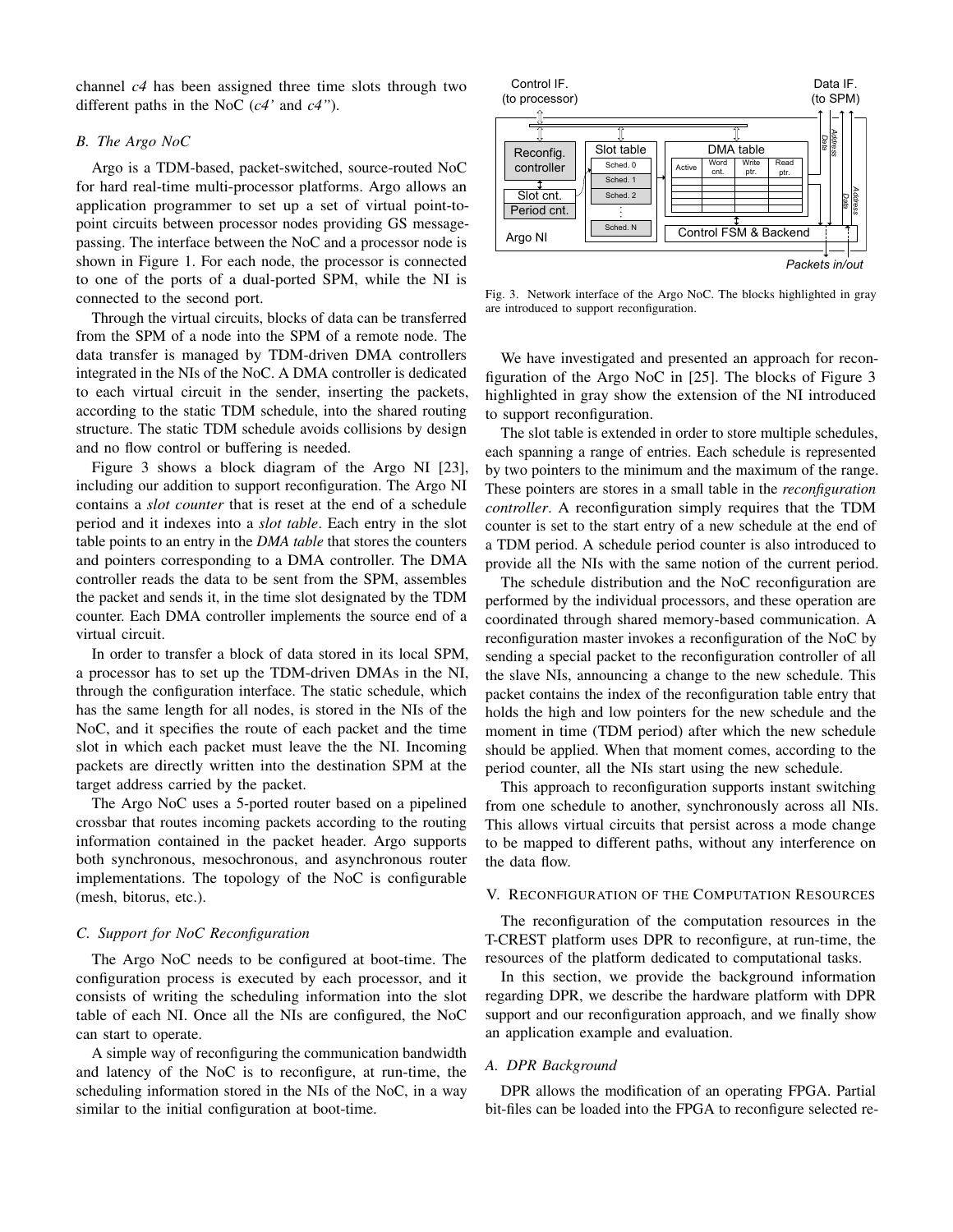gions, without compromising the integrity and the functionality of those parts of the device not affected by the reconfiguration.

Therefore, a system that uses DPR can be conceptually considered as divided in two main parts: a static part and a dynamic part. The static part is configured only once at boottime with a full bit-file. The dynamic part, which may consist of several independent reconfigurable regions, can be reconfigured multiple times during run-time with different partial bit-files.

For Xilinx FPGAs, the system implemented on the static part can perform the reconfiguration of the logic implemented on the dynamic part of the system through the internal configuration access port (ICAP) [26] . The ICAP provides access to the configuration memory. The ICAP interface is a streaming interface that receives partial bit-files as input. The address of the FPGA configuration memory and the control signals are not directly available on the interface, all the control information needed to manage the reconfiguration, such as commands, frame address, etc., are encoded into the bit-file, together with the data to be written into the configuration memory. The ICAP interface also provides information about the current state of the reconfiguration and communicates when the reconfigurable region is successfully reconfigured. An additional interface is also needed that connects the static part with the dynamic part in order to decouple the reconfigurable regions during reconfiguration.

The current FPGA technology introduces some limitations on the smallest size and on the shape of a reconfigurable region. The smallest reconfigurable region is called *base region* and it corresponds to the smallest addressable segments of the FPGA configuration memory space. Depending by the reconfigurable element type, the base region in Virtex-6 FPGAs is equivalent to 80 slices, or to 16 digital signal-processing elements (DSP), or to 8 blocks of RAM (BRAM). Moreover, the reconfigurable region must always be rectangular shaped. This topological constrain, combined with the fact that the base regions containing DSPs and BRAMs are uniformly distributed in the FPGA chip, may lead to an over-inclusion of resources into a reconfigurable area.

# *B. DPR Granularity and Reconfiguration Latency*

When considering exploiting DPR to support mode changes, two issues must be considered: (1) What functionality is it relevant to implement in a DPR-region? (2) How long does it take to perform the DPR? We have identified three classes of DPR granularity: fine, medium, and coarse, as illustrated in Figure 4.

Fine-grain DPR involves reconfiguring a fraction of a processor node, for example by adding or removing hardware support for certain instructions. This involves several hundred slices in the FPGA. Medium-grain DPR involves reconfiguring a complete processor node. This is for example relevant when a processor node is a (stateless) hardware accelerator that is shared and accessed through the Argo NoC, and it involves several thousand slices. Coarse-grain DPR involves even larger areas, for example adding or removing stateful hardware accelerators for compute-intensive operations (e.g., fast Fourier



Colors legend: Fine-grain **Z Medium-grain & Coarse-grain** 

Fig. 4. Example of the three DPR granularities in a multi-core platform based on a network-on-chip. Fine-grain DPR corresponds to small modifications in the CPU architecture, medium-grain to the modification of an entire core, and coarse-grain to the reconfiguration of big accelerators or co-processors.

TABLE I CALCULATED RECONFIGURATION LATENCIES FOR THREE DIFFERENT RECONFIGURABLE REGION SIZES IN A XILINX VIRTEX-6 FPGA.

| <b>DPR</b> | Hardware resources |          |          | Bit-file    | Recon.            |
|------------|--------------------|----------|----------|-------------|-------------------|
| granul.    | <b>Slices</b>      |          | DSP BRAM | (Bytes)     | latency           |
| Fine       | 160                | $\theta$ | $\theta$ | 11664       | $\sim$ 29 $\mu$ s |
| Medium     | 2.560              | 64       | 32       | 611712      | $\sim$ 1.5 ms     |
| Coarse     | 12.840             | 256      | 140      | 3 0 74 1 12 | $\sim$ 7.6 ms     |

transformation, encryption/decryption etc.). This involves tens of thousands of slices.

The reconfiguration is performed by the ICAP controller through the ICAP interface. For the Xilinx Virtex-6 FPGA, the ICAP interface can be configured to have a data width of 1, 2, or 4 bytes and an operation frequency up to 100 MHz. The time to perform a DPR depends on the amount of data to be transferred over the ICAP interface and a constant time for setup and activation of the DPR. Table I shows the bit-file size and the reconfiguration latency for the three levels of granularity, assuming the widest possible interface (4 bytes) and the fastest possible clock (100 MHz). The hardware resources for the medium-grain DPR shown in Table I are enough to implement a processing node of the T-CREST platform containing the Patmos processor.

The utilization of fine-grain reconfiguration may deliver significant theoretical speed-up, because small hardware modifications may allow the hardware to be adapted to the application needs very rapidly, which can be used at task level instead of at mode level.

# *C. Hardware Platform with DPR Support*

In a multi-core platform with DPR support, multiple independent reconfigurable regions dedicated to different processors may coexist. For example, every processor node can have a dynamic section used to accelerate the execution of specific tasks. Or one or more dynamic sections can be connected to the message-passing NoC and be accessible (shared) by multiple processors. However, the current FPGA technology allows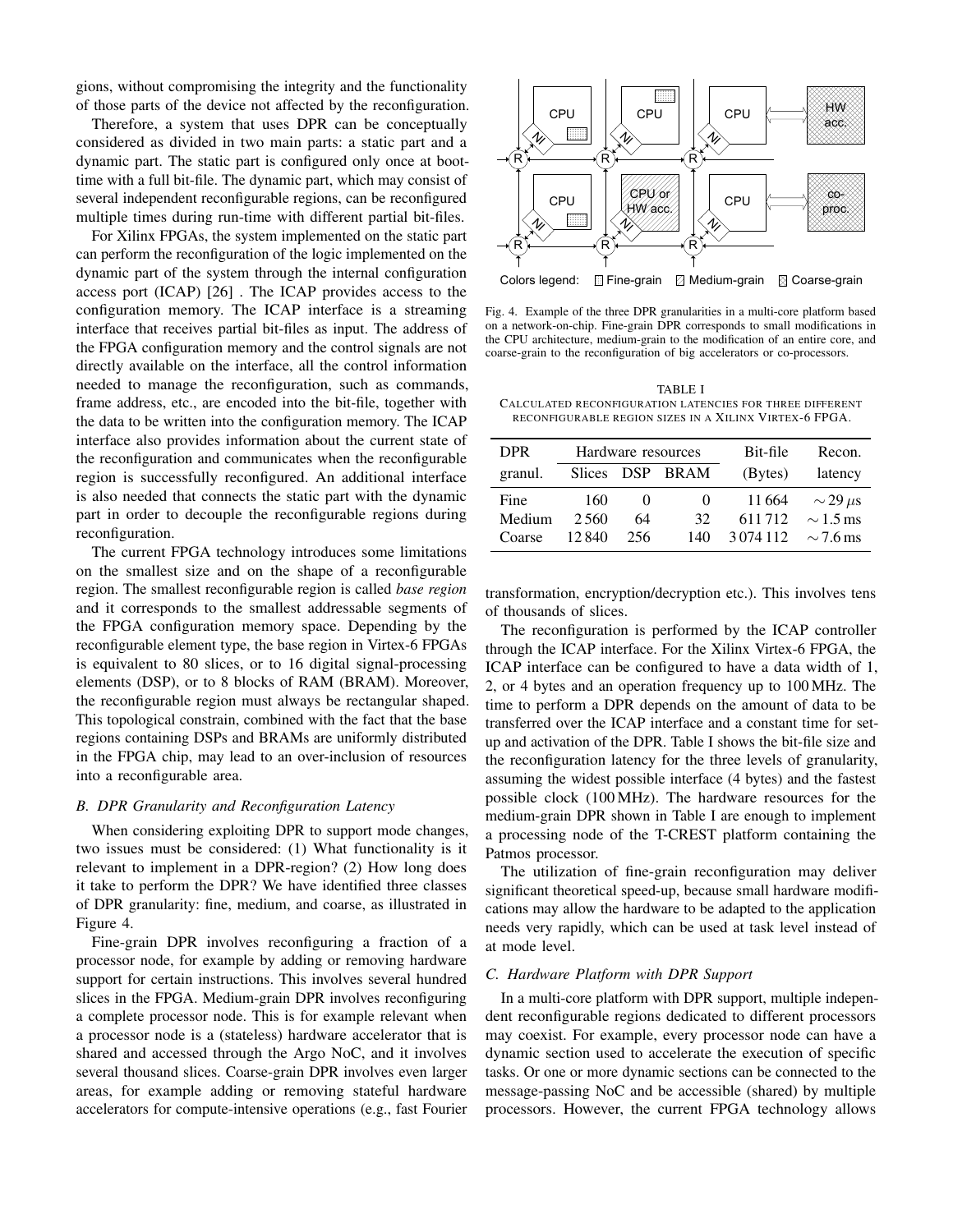

Fig. 5. Block diagram of the FPGA implementation of a multi-core platform with DPR support. The reconfiguration master processor  $M_{rec}$  can reconfigure the hardware implemented in the reconfigurable regions of the slaves  $S_n$  and on the shared reconfigurable region by modifying the content of the FPGA reconfiguration memory.

only the reconfiguration of one region at a time. Therefore, our approach to support DPR is to have a single processor of the multi-core platform, called reconfiguration master, which manages the reconfiguration during a mode change.

Figure 5 shows a block diagram of a multi-core platform based on this approach. The platform consists of a reconfiguration master processor  $M_{\text{rec}}$  and N slave processors  $(S_1, S_2,$  $..., S_N$ ) connected through a message-passing network-on-chip. Each slave processor is provided with a reconfigurable region and a shared reconfigurable region is also connected to the NoC; for example, to the Argo NoC in the T-CREST platform [?]. The reconfiguration master is connected to the ICAP interface through the ICAP controller and it can modify the content of the FPGA reconfiguration memory. The arrows in Figure 5 indicate the dependency. Therefore, by writing a partial bit-file into this memory, the hardware system implemented on the FPGA is dynamically modified.

The LogiCORE IP XPS HWICAP [27] is a widely used ICAP controller provided by Xilinx. The detailed architecture of this controller is unknown, and therefore it is not suitable for applications where time-predictability is a strong requirement. Moreover, it implements functionalities that are not required in our approach. For example, it provides a FIFO-based reading functionality that allows a processor to read the content of specific segment of the FPGA configuration memory. Therefore, we are currently developing an ICAP controller that allows loading partial bit-files in a time-predictable manner.

Our ICAP controller is a minimal hardware component that enables a processor to write into the FPGA configuration memory through the ICAP interface. When the master processor starts a reconfiguration, the controller loads a partial bit-file, pre-stored in a dedicated memory, into the FPGA configuration memory in a predictable time interval.

# *D. Reconfiguration Approach*

As previously mentioned, in the T-CREST platform a reconfiguration is associated to an operation mode change.



Fig. 6. Time diagram for an example of the mode-level DPR model. The tasks  $\tau_1$ ,  $\tau_2$ , and  $\tau_3$  run on the slave processor S<sub>1</sub>. The reconfiguration is performed by the reconfiguration master Mrec. The last row shows how the reconfigurable region is shared.

Every mode consists of a set of tasks and a set of resources, such as co-processors, hardware accelerators, digital signal processors, implemented on the dynamic part of the FPGA.

In hard real-time systems, the usage of hardware accelerators and co-processors leads to a simplification of the WCET analysis and reduces its pessimism (overestimation of the WCET), because analysis of hardware used to implement software-equivalent tasks is often easier to perform than analysis of a pure software solution.

If the reconfiguration is triggered by a mode change that is part of the normal operation of the system, this can be statically scheduled at compile time. If the reconfiguration is in response to external events, the processors that need the reconfiguration can issue a request to the reconfiguration master  $M_{\text{rec}}$ . In any case, a reconfiguration associated with a mode change can be modeled as a task that belongs to a mode change scenario executed by the reconfiguration master  $M_{rec}$ .

As an example, Figure 6 shows a time diagram of the tasks execution during a mode change between the two modes  $M_1$ and M<sub>2</sub>. M<sub>1</sub> consists of the tasks  $\tau_1$  and  $\tau_2$ , while M<sub>2</sub> consists of the tasks  $\tau_1$  and  $\tau_3$ . Tasks  $\tau_1$ ,  $\tau_2$ , and  $\tau_3$  run on the slave processor  $S_1$  of the architecture presented in Figure 5 and share its reconfigurable region. We assume that  $\tau_2$  and  $\tau_3$ need different resources to be implemented on the shared reconfigurable region and that the periodic execution of  $\tau_1$ cannot be suspended during the mode change.

In the time diagram of Figure 6, we can observe that during the mode change scenario  $MC_{12}$ , task  $\tau_1$  continues to run and task  $\tau_{\text{rec}}$ , which performs the reconfiguration process, is executed by the reconfiguration master  $M_{\text{rec}}$ . The value  $T_{\text{rec}_3}$ is the time that the task  $\tau_{\text{rec}}$  needs to reconfigure the region with the hardware needed by task  $\tau_3$ . The last row of the diagram shows which task is the user of the reconfigurable region. The solid color represents when the reconfigurable region is under reconfiguration.

The reconfiguration time  $T_{rec\_nm}$  of a generic mode change  $\tau_{nm}$ ,  $n, m \in \mathbb{N}_1$ , is the time needed to perform a reconfiguration from a system point of view. Since the reconfiguration takes place in the transition between two modes, which must happen in bounded time, the reconfiguration time must be known to provide execution-time guarantees.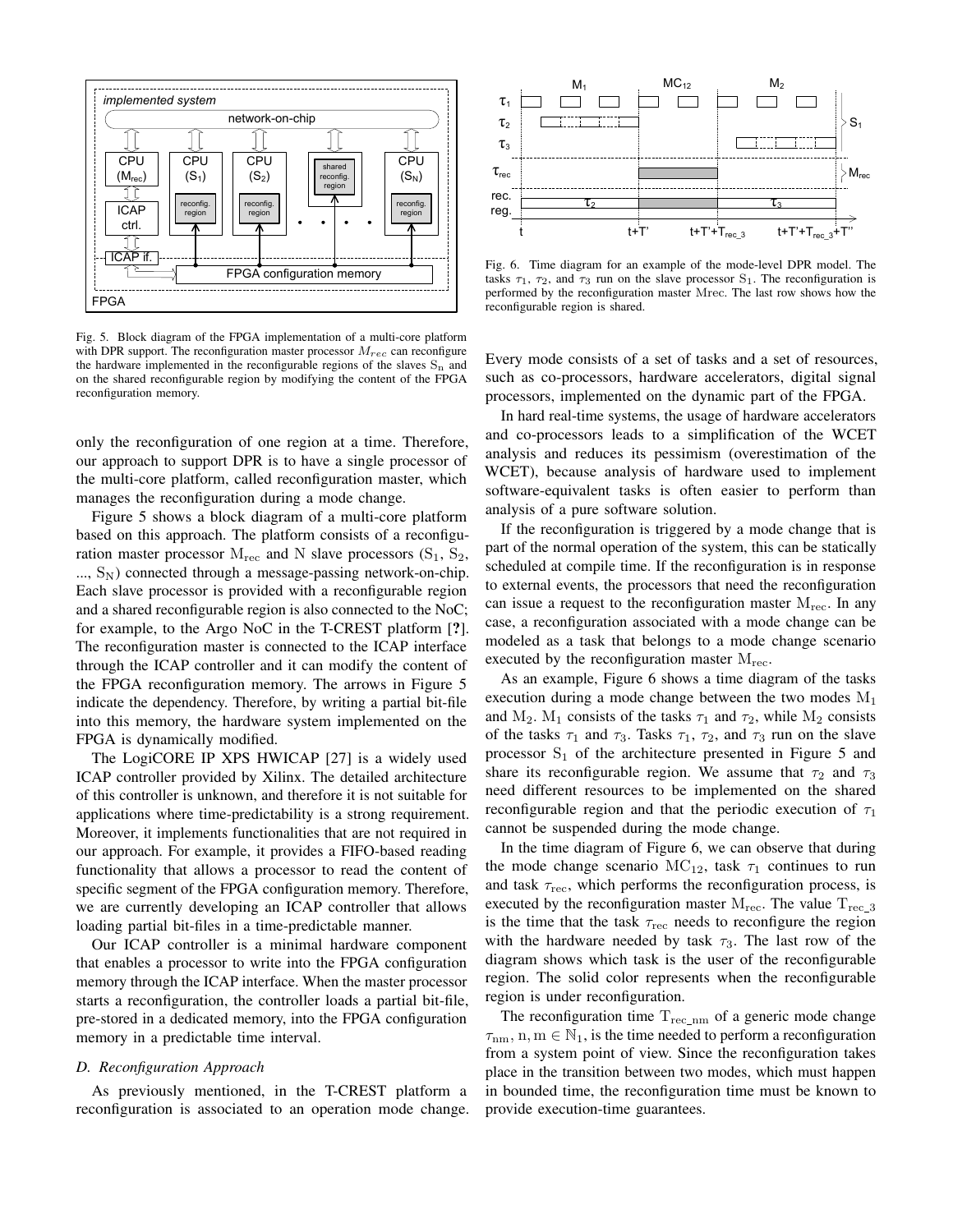

Fig. 7. The 2-by-2 T-CREST platform configuration for the evaluation with medium-grain DPR. The master processor Mrec uses the ICAP controller to manage the reconfigurable region.

In our approach, the reconfiguration is associated to a mode change; this implies that the set of tasks and their computational requirement are known at compile time. Therefore, the exact value of  $T_{\text{rec\_nm}}$  can also be calculated at compile time for every allowed mode change.

## *E. Application Example and Evaluation*

The architecture used for this application example is a 2-by-2 T-CREST platform section implemented on the Xilinx Virtex-6 FPGA (ML605 development board). The platform has four processing nodes and a hardware accelerator accessible by the master core  $M_{rec}$ , as shown in Figure 7. The ICAP controller is connected to  $M_{\text{rec}}$  and to a bit-file memory. The border interface, which is also driven by  $M_{rec}$ , consists of registers with enable. The hardware accelerator is a double-precision floating-point unit, generated with FloPoCo [28], that performs addition and multiplication.

For this example, we focus only on the non-gray elements in Figure 7, since the test application using the hardware accelerator is also executed by the reconfiguration master  $M_{rec}$ .

The test application has two modes of operation,  $M_1$  and  $M_2$ . M<sup>1</sup> consists of a series of N double-precision floating-point additions, and  $M_2$  consists of a series of M double-precision floating-point multiplications. These operations are performed by the hardware accelerator. The application starts in the mode  $M<sub>1</sub>$  and executes the additions series. When finished, it changes to mode  $M_2$  for the multiplications; then it repeats to mode  $M_1$ .

This simple application emulates a behavior that can be found in real-case applications. For example, a matrix product consists of a series of additions, followed by a series of multiplications; the same applies to the calculation of fast Fourier transforms, where the transformed array is calculated with a series of additions and multiplications, followed by a series of divisions for normalization.

The evaluation compares two test-cases,  $TC_{std}$  and  $TC_{dpr}$ , in terms of hardware resource utilization and execution time. The  $TC_{std}$  test-case executes the test application on a platform that does not support partial reconfiguration, while the  $TC_{\text{dpr}}$ 

TABLE II HARDWARE RESOURCE UTILIZATION FOR THE XILINX VIRTEX-6 FPGA IMPLEMENTATION OF THE TWO TEST CASES  $TC_{std}$  and  $TC_{dpr}$ .

| Entity                  | <b>Slices</b> | <b>DSP</b>        | <b>BRAM</b> |
|-------------------------|---------------|-------------------|-------------|
| Patmos processor        | 2459          |                   | 24          |
| FP Adder                | 523           | 0                 |             |
| FP Multiplier           | 449           | 12                |             |
| OCP/FPU adapter         | 197           |                   |             |
| $TC_{std}$ total        | 1 1 6 9       | 12                |             |
| ICAP ctrl.              | 32            | $\mathbf{\Omega}$ |             |
| Border logic            | 20            |                   |             |
| Reconfig. region        | 532           | 12                |             |
| $TC_{\text{dpr}}$ total | 584           | 12                |             |

TABLE III EXECUTION TIMES, EXPRESSED IN CLOCK CYCLES, USED FOR THE EVALUATION FOR THE TWO TEST-CASES AND THEIR RATIO FOR DIFFERENT VALUES OF N.

| N     | $T_{\rm exc\_std}$ | $T_{\rm exe\_dpr}$ | $T_{\text{exe\_std}}/T_{\text{exe\_dpr}}$ |
|-------|--------------------|--------------------|-------------------------------------------|
| 100   | 4 2 0 9            | 49 909             | 0.084                                     |
| 1 000 | 42009              | 87709              | 0.479                                     |
| 10000 | 4 200 009          | 4 245 709          | 0.989                                     |

test-case executes it on a platform that supports reconfiguration. This means that for the first test-case, the adder and the multiplier need to be both simultaneously implemented on the FPGA. For the second test-case, the processor needs to reconfigure the dynamic region during a mode change, alternatively implementing the adder or the multiplier.

Table II shows the FPGA hardware resource utilization in terms of Virtex-6 slices, DSP, BRAM for a Patmos processor and for the entities of the two test cases. The bit-file memory is not included in the comparison, since it is possible to store the bit-files in off-chip memory, without affecting the hardware resource utilization.

The results in Table II show that the total resources needed to implement the reconfigurable region and the reconfiguration infrastructure for the  $TC<sub>dpr</sub>$  are roughly the 50% of the resources needed to implement the static hardware accelerator for the case  $TC_{std}$ . This hardware reduction comes at the cost of having to perform the reconfiguration between modes, which slows down the program execution. The size of the partial bit-files for the  $TC<sub>dpr</sub>$  test-case are 182764 bytes each.

In terms of execution times, we have measured the execution times of a section of the test application, for varying numbers of iterations of N. The application section considered for the execution time measurement includes the mode  $M_1$  and the mode-change scenario. For the case  $TC_{std}$ , we have measured the execution time  $T_{exe\_dpr}$  of the mode  $M_1$  for the  $TC_{dpr}$ test-case. Analogously, for the case  $TC<sub>dpr</sub>$ , we have measured the execution time  $T_{\text{exe}\_\text{std}}$  of the mode  $M_1$  that takes into